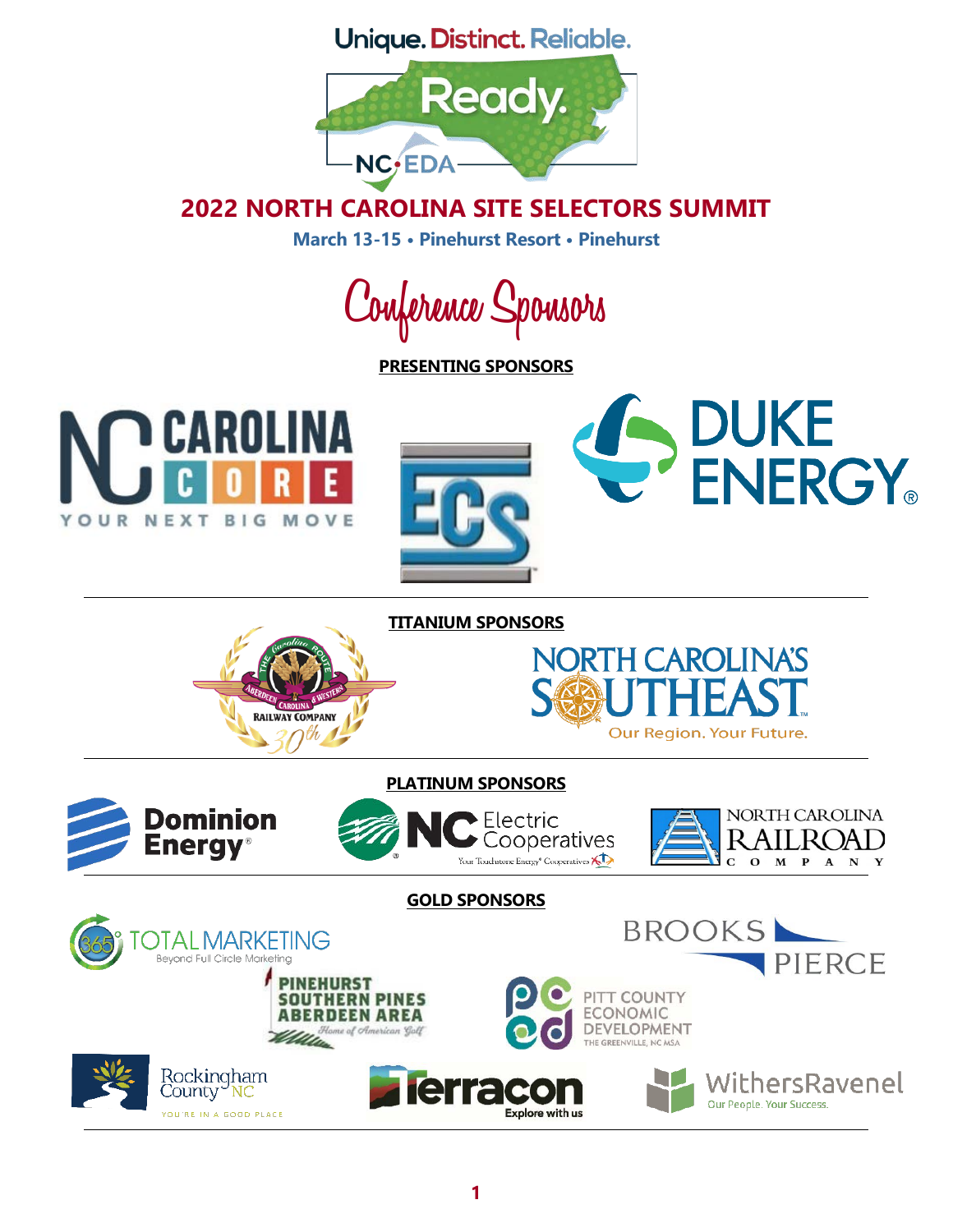**March 13-15 • Pinehurst Resort • Pinehurst**

**Conference Sponsors**

#### **SILVER SPONSORS**

**ARCO DESIGN BUILD CIVIL & ENVIRONMENTAL CONSULTANTS ENERGY UNITED GASTON COUNTY ECONOMIC DEVELOPMENT COMMISSION HENDERSON COUNTY PARTNERSHIP FOR ECONOMIC DEVELOPMENT NEXSEN PRUET STEWART T.A. LOVING COMPANY THOMAS & HUTTON WAKE COUNTY ECONOMIC DEVELOPMENT WESTERN CAROLINA UNIVERSITY**

#### **BRONZE SPONSORS**

**AVANGRID RENEWABLES / KITTY HAWK OFFSHORE THE CHRISTMAN COMPANY ELECTRICITIES OF NORTH CAROLINA MOORE COUNTY PARTNERS IN PROGRESS MVP SOUTHGATE RANDOLPH COUNTY ECONOMIC DEVELOPMENT CORPORATION**

#### **PROGRAM SPONSORS**

**AGRACEL BRAND ACCELERATION CAROLINAS GATEWAY PARTNERSHIP CIVIC FEDERAL CREDIT UNION CLARK NEXSEN CONVERGENT NONPROFIT SOLUTIONS ECU ECONOMIC DEVELOPMENT ACADEMY THE EI GROUP**

**JE DUNN CONSTRUCTION MCCRORY CONSTRUCTION MCGILL ASSOCIATES MCKIM & CREED NORTH CAROLINA BIOTECHNOLOGY CENTER S&ME SAMET CORPORATION THE WOOTEN COMPANY**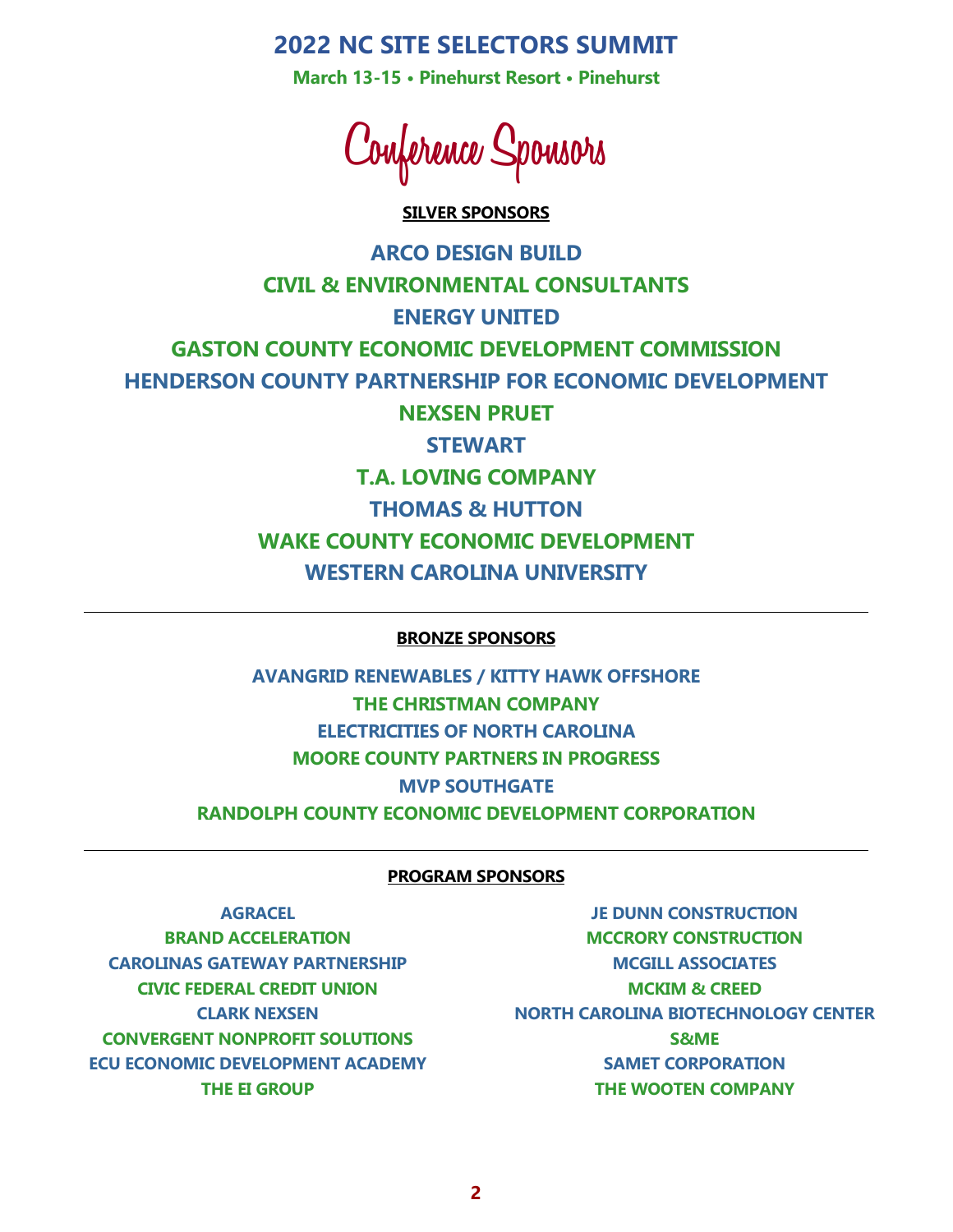**March 13-15 • Pinehurst Resort • Pinehurst**

**Site Selection Consultants**

**Benton Blaine** McGuireWoods Consulting Charlotte, NC

**Jim Blair** Navigator Consulting Atlanta, GA

**Greg Burkart** Kroll Southfield, MI

**John Butler** Pegasus Group Nashville, TN

**Cedric Colbert** Global Location Strategies Greenville, SC

**Brian Corde** Atlas Insight Freehold, NJ

**Morgan Crapps** Parker Poe Consulting Columbia, SC

**Jacob Everett** McGuire Sponsel Indianapolis, IN

**Joe Gioino** Newmark New York, NY

**Jeannette Goldsmith** Strategic Development Group Greenville, SC

**Gregg Healy** Savills Norco, CA

**Matt Lowell** Ryan LLC Orlando, FL

**David MacNamara** KPMG Philadelphia, PA

**Michaela Martin** Site Selection Group Henrico, VA

**Ann Petersen** Atlas Insight Nashville, TN

**Jim Reeb** Social Enterprise Group Elizabethtown, PA

**Fred Schmidt** Rv3 Solutions Summit, NJ

**Alexandra Segers** Tochi Advisors Atlanta, GA

**Alexis Sowder** KSM Location Advisors Indianapolis, IN

**Gray Swoope** VisionFirst Advisors Tallahassee, FL

**Matt Szuhaj** Deloitte Consulting San Francisco, CA

**Art Wegfahrt Savills** Philadelphia, PA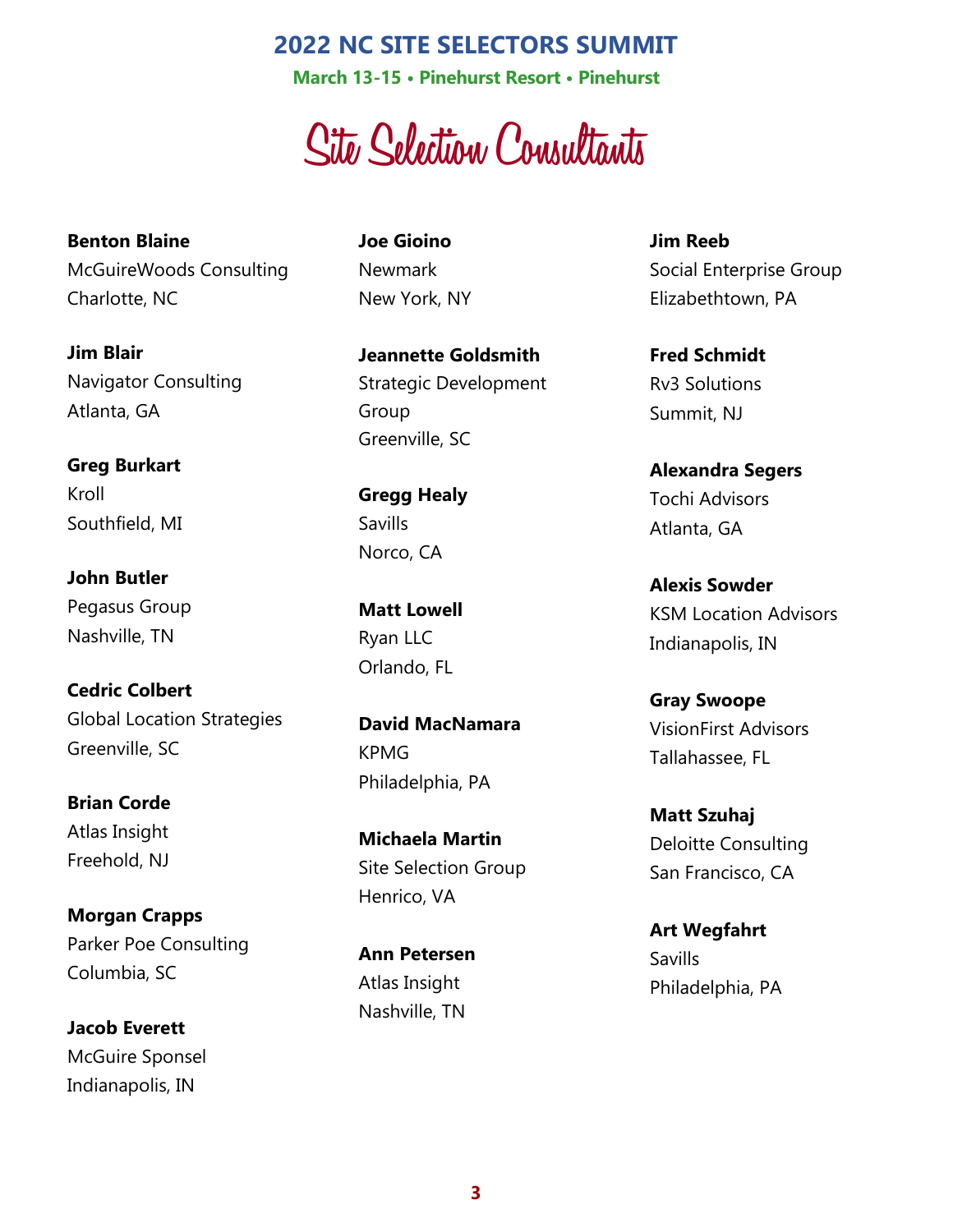**March 13-15 • Pinehurst Resort • Pinehurst**

**Agenda**

#### **Sunday, March 13**

| $3 - 5:30$ pm       | <b>REGISTRATION DESK OPENS FOR FULL CONFERENCE REGISTRANTS</b>                              |
|---------------------|---------------------------------------------------------------------------------------------|
| Cardinal Room Foyer | The registration desk will open Sunday afternoon for full conference registrants.           |
| $5 - 6:30$ pm       | <b>VIP COCKTAIL RECEPTION</b>                                                               |
| Aberdeen Carolina & | Sponsored By: DUKE ENERGY . ECS SOUTHEAST . NC CAROLINA CORE                                |
| Western Railcar     | Reception for site selection consultants, NCEDA Board of Directors and Presenting Sponsors. |
| $6:30 - 9$ pm       | <b>WELCOMING DINNER RECEPTION</b>                                                           |
| Cardinal Room       | Full conference registrants only.                                                           |
|                     | Sponsored By: ABERDEEN CAROLINA & WESTERN RAILWAY                                           |
|                     | Entertainment Sponsored By: THOMAS & HUTTON                                                 |
| $6:30 - 7:15$ pm    | <b>Cocktails and Hors d'oeuvres</b>                                                         |
| $7:15 - 7:30$ pm    | <b>Welcoming Remarks</b>                                                                    |
|                     | <b>JOANNA HELMS</b>                                                                         |
|                     | Director - Apex Economic Development                                                        |
|                     | Site Selectors Summit Planning Committee Co-Chair                                           |
|                     | <b>JOHN NELMS</b>                                                                           |
|                     | Senior Economic Development Manager - Duke Energy                                           |
|                     | NCEDA President / Presenting Sponsor                                                        |
|                     | THE HONORABLE JOHN STRICKLAND                                                               |
|                     | Mayor - Village of Pinehurst                                                                |
| $7:30 - 9$ pm       | <b>Dinner and Dessert</b>                                                                   |

VIP Turndown Service Sponsored By: **ROCKINGHAM COUNTY ECONOMIC DEVELOPMENT**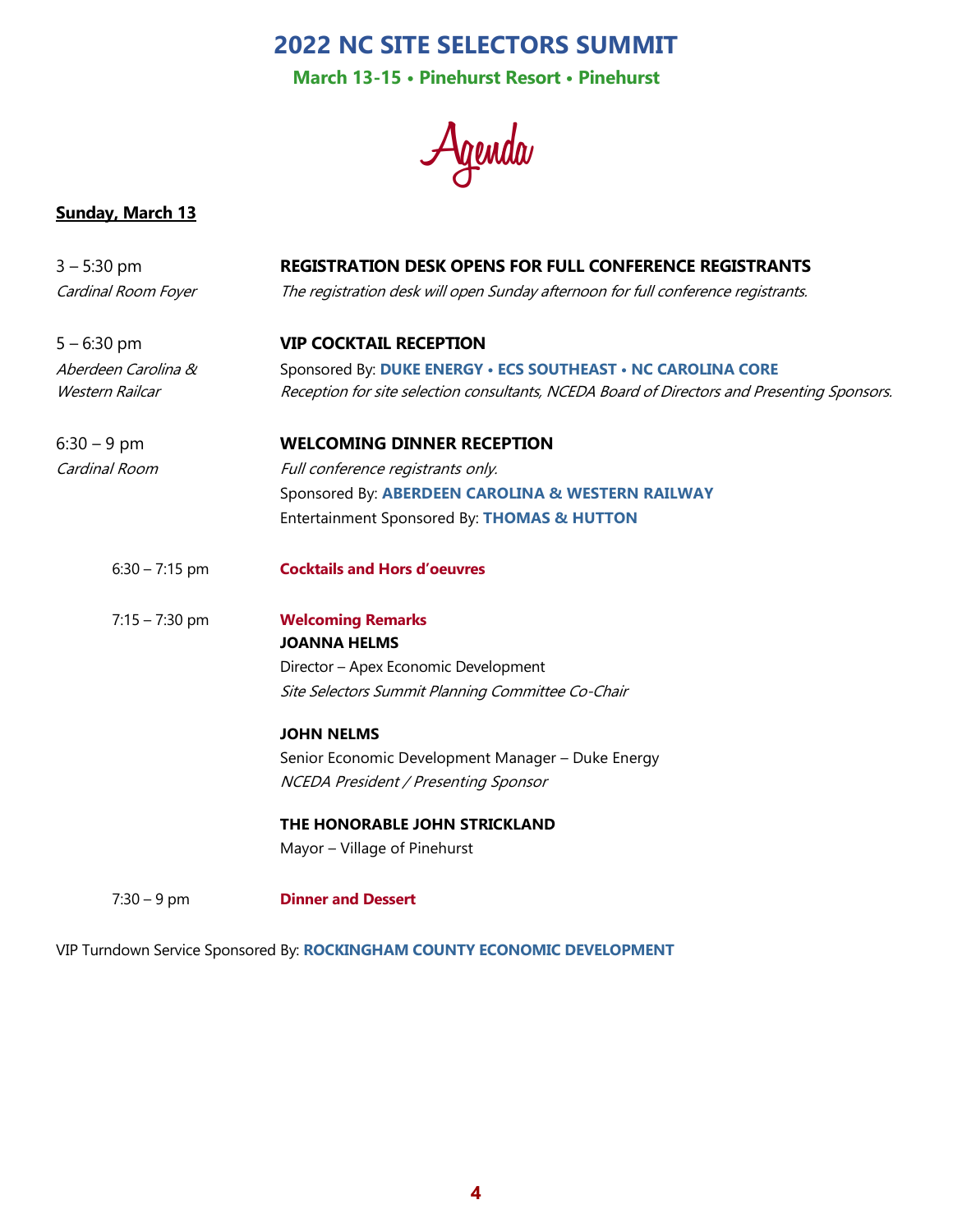**March 13-15 • Pinehurst Resort • Pinehurst**

**Agenda**

## **Monday, March 14**

| 7 – 8:15 am          | <b>NETWORKING BREAKFAST</b>                                                              |
|----------------------|------------------------------------------------------------------------------------------|
| Carolina Dining Room | Sponsored By: 365 DEGREE TOTAL MARKETING . WITHERS RAVENEL .                             |
|                      | PINEHURST, SOUTHERN PINES, ABERDEEN AREA CVB                                             |
|                      | Flowing breakfast buffet for guests to enjoy the traditional Pinehurst Breakfast Buffet. |
| 8:30 - 11:30 am      | <b>GENERAL SESSION</b>                                                                   |
| Grand Ballroom       | Full conference registrants only.                                                        |
| $8:30 - 8:40$ am     | <b>Welcoming Remarks</b>                                                                 |
|                      | <b>CARL REES</b>                                                                         |
|                      | Manager of Economic & Community Development - ElectriCities of North Carolina            |
|                      | Site Selectors Summit Planning Committee Co-Chair                                        |
|                      | <b>MIKE FOX</b>                                                                          |
|                      | President - Piedmont Triad Partnership                                                   |
|                      | Presenting Sponsor (NC Carolina Core)                                                    |
| $8:40 - 9:10$ am     | <b>FUJIFILM Diosyth's Path to North Carolina</b>                                         |
|                      | <b>DAVE EFIRD, moderator</b>                                                             |
|                      | Partner - Womble Bond Dickinson                                                          |
|                      | <b>KENNETH BILENBERG</b>                                                                 |
|                      | Vice President - FUJIFILM Diosynth                                                       |
|                      | <b>IRENA KRSTANOVIC</b>                                                                  |
|                      | Director - Holly Springs Economic Development                                            |
| $9:10 - 9:30$ am     | <b>Networking Break</b>                                                                  |
|                      | Sponsored By: RANDOLPH COUNTY ECONOMIC DEVELOPMENT CORPORATION                           |
|                      | Roundtables Sessions Sponsored By: DOMINION ENERGY . NORTH CAROLINA                      |
|                      | <b>ELECTRIC COOPERATIVES . NORTH CAROLINA RAILROAD COMPANY</b>                           |
| $9:30 - 10:30$ am    | <b>Meet the Consultants Roundtables Session Part I</b>                                   |
|                      | Six 10-minute roundtables sessions with designated consultant tables                     |
| $10:30 - 10:40$ am   | <b>State of Economic Development</b>                                                     |
|                      | THE HONORABLE ROY COOPER                                                                 |
|                      | Governor - State of North Carolina                                                       |
| $10:40 - 10:50$ am   | <b>Networking Break</b>                                                                  |
|                      | Sponsored By: MOORE COUNTY PARTNERS IN PROGRESS                                          |
| 10:50 am - Noon      | <b>Meet the Consultants Roundtables Session Part II</b>                                  |
|                      | Seven 10-minute roundtables sessions with designated consultant tables                   |
| Noon                 | <b>GENERAL SESSION ADJOURNS / LUNCH ON YOUR OWN</b>                                      |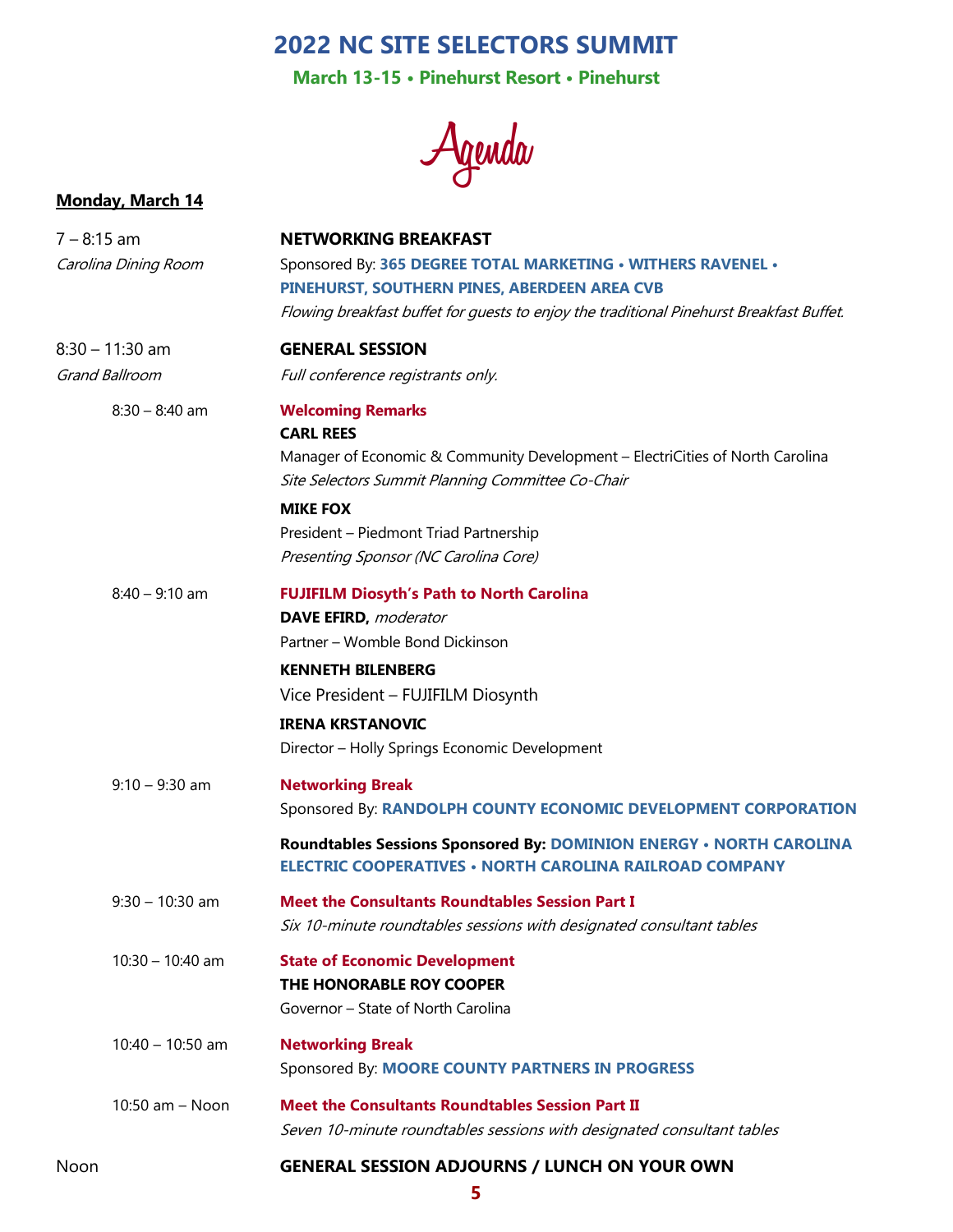**March 13-15 • Pinehurst Resort • Pinehurst**

**Agenda**

| $12:30 - 5:30$ pm         | <b>AFTERNOON NETWORKING ACTIVITIES</b>                                                  |
|---------------------------|-----------------------------------------------------------------------------------------|
|                           | Open to all conference registrants. Separate registration required.                     |
| $12:30 - 5:30$ pm         | <b>Golf Outing</b>                                                                      |
|                           | Sponsored By: CIVIL & ENVIRONMENTAL CONSULTANTS · ENERGY UNITED                         |
| $12:30 - 5$ pm            | <b>Sporting Clays</b>                                                                   |
|                           | Sponsored By: ARCO DESIGN BUILD . NEXSEN PRUET                                          |
| $1 - 4$ pm                | <b>Pinehurst Culinary and Historic Walking Tour</b>                                     |
|                           | Sponsored By: STEWART . WAKE COUNTY ECONOMIC DEVELOPMENT                                |
| $2 - 4$ pm                | <b>Croquet Tournament</b>                                                               |
|                           | Sponsored By: COLUMBUS COUNTY ECONOMIC DEVELOPMENT COMMISSION .<br><b>ECS SOUTHEAST</b> |
| 4 pm                      | <b>REGISTRATION DESK OPENS FOR ALL CONFERENCE REGISTRANTS</b>                           |
| <b>Ballroom Foyer</b>     | Refreshments Sponsored By: THE CHRISTMAN COMPANY                                        |
| $5:30 - 6$ pm             | <b>EMERGING EXECUTIVES / NEW MEMBER NETWORKING RECEPTION</b>                            |
| Carolina Terrace          | Sponsored By: HENDERSON COUNTY PARTNERSHIP FOR ECONOMIC DEVELOPMENT                     |
| $6 - 9$ pm                | <b>NETWORKING DINNER RECEPTION</b>                                                      |
| Carolina Hall and Terrace | Sponsored By: NORTH CAROLINA'S SOUTHEAST                                                |
|                           | Entertainment Sponsored By: T.A. LOVING COMPANY                                         |

VIP Turndown Service Sponsored By: **BROOKS PIERCE**

### **Tuesday, March 15**

| 7 – 8:15 am          | <b>NETWORKING BREAKFAST</b>                                                              |
|----------------------|------------------------------------------------------------------------------------------|
| Carolina Dining Room | Sponsored By: PITT COUNTY ECONOMIC DEVELOPMENT . TERRACON CONSULTANTS                    |
|                      | Flowing breakfast buffet for quests to enjoy the traditional Pinehurst Breakfast Buffet. |
| $7 - 8:15$ am        | <b>PAST PRESIDENTS / BOARD OF DIRECTORS BREAKFAST</b>                                    |
| Crystal Room         | Sponsored By: GASTON COUNTY ECONOMIC DEVELOPMENT CORPORATION                             |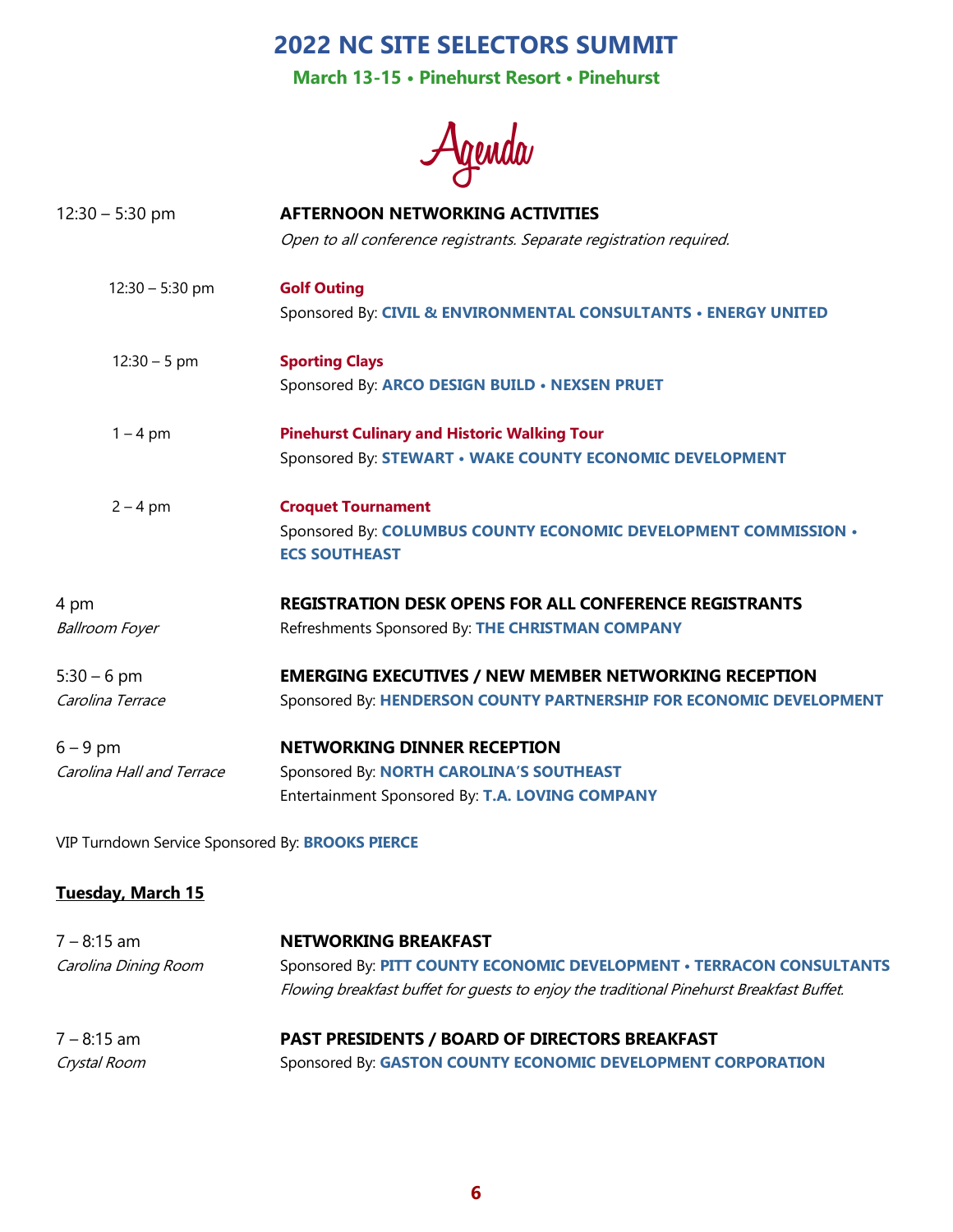**March 13-15 • Pinehurst Resort • Pinehurst**

**Agenda**

| $8:30$ am $-12:30$ pm<br>Grand Ballroom | <b>GENERAL SESSION</b>                                                                                                  |
|-----------------------------------------|-------------------------------------------------------------------------------------------------------------------------|
| $8:30 - 8:40$ am                        | <b>Welcoming Remarks</b><br><b>DONNY HICKS</b>                                                                          |
|                                         | Executive Director – Gaston County Economic Development Commission<br>Site Selectors Summit Planning Committee Co-Chair |
|                                         | <b>RAUL PERALTA</b>                                                                                                     |
|                                         | Senior Vice President- ECS Southeast                                                                                    |
|                                         | <b>Presenting Sponsor</b>                                                                                               |
| $8:40 - 9$ am                           | <b>NCEDA Business Session</b>                                                                                           |
|                                         | <b>JOHN NELMS</b>                                                                                                       |
|                                         | <b>NCEDA President</b>                                                                                                  |
|                                         | Senior Economic Development Manager - Duke Energy                                                                       |
| $9 - 9:20$ am                           | <b>Strategic Insights from Commerce</b><br>THE HONORABLE MACHELLE BAKER SANDERS                                         |
|                                         |                                                                                                                         |
|                                         | Secretary – North Carolina Department of Commerce                                                                       |
| $9:20 - 9:35$ am                        | <b>Funding Economic Readiness: North Carolina's Golden LEAF Foundation</b><br><b>TED LORD</b>                           |
|                                         | Senior Vice President and General Counsel - Golden LEAF Foundation                                                      |
|                                         | <b>RALPH STRAYHORN</b>                                                                                                  |
|                                         | Vice Chair, Board of Directors - Golden LEAF Foundation                                                                 |
| $9:35 - 9:55$ am                        | <b>Boosting Educational Attainment: The Work of myFutureNC</b><br><b>CECILIA HOLDEN</b>                                 |
|                                         | President & CEO - myFutureNC                                                                                            |
| $9:55 - 10:10$ am                       | The NC Military Business Center: Defending Our Competitive Edge<br><b>SCOTT DORNEY</b>                                  |
|                                         | Executive Director - North Carolina Military Business Center                                                            |
| $10:10 - 10:40$ am                      | <b>Networking Break</b>                                                                                                 |
|                                         | Sponsored By: MVP SOUTHGATE                                                                                             |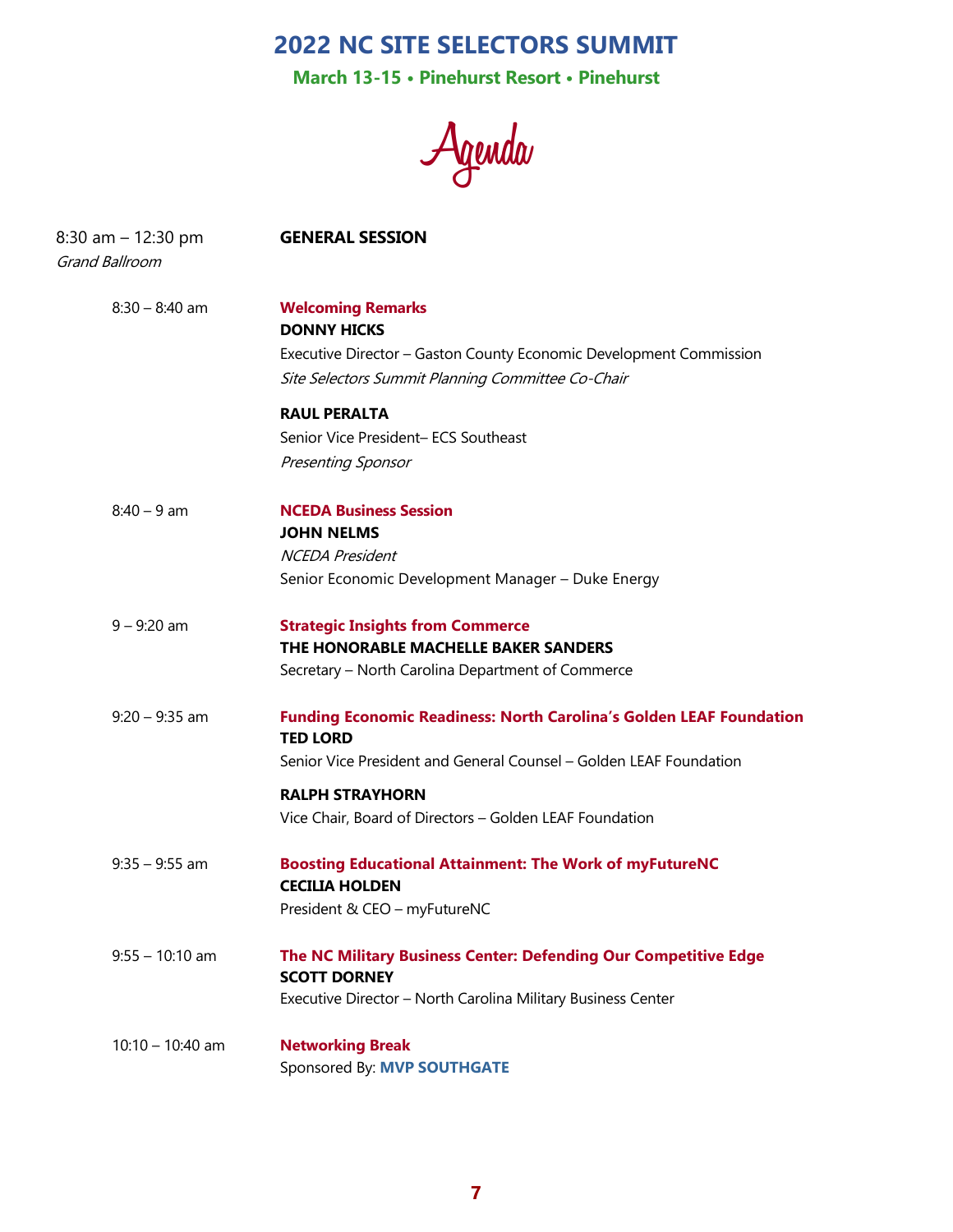**March 13-15 • Pinehurst Resort • Pinehurst**

**Agenda**

| $10:40 - 11$ am   | <b>Success in the Trenches: An Update from EDPNC</b><br>THE HONORABLE GENE MCLAURIN<br>Board Chair - Economic Development Partnership of North Carolina |
|-------------------|---------------------------------------------------------------------------------------------------------------------------------------------------------|
|                   | <b>MELISSA SMITH</b><br>Vice President, Business Recruitment & Development - Economic Partnership of North Carolina                                     |
| $11 - 11:20$ am   | <b>Acting Locally: A Report on County and Municipal Incentive Programs</b><br><b>CRYSTAL MORPHIS</b>                                                    |
|                   | Founder & CEO - Creative Economic Development Consulting                                                                                                |
| $11:20$ am - Noon | <b>Supply Chains and Infrastructure: Hard Assets Made Easy</b><br><b>GREGG HEALY</b>                                                                    |
|                   | Executive Vice President & Head of Industrial Services, North America - Savills                                                                         |
|                   | <b>JIM SMITH</b><br>Executive Director - American Council of Engineering Companies of North Carolina                                                    |
| Noon - 12:30 pm   | Ahead of the Curve: Product Development and Site Readiness<br><b>JEANNETTE GOLDSMITH</b>                                                                |
|                   | Vice President - Strategic Development Group                                                                                                            |
| 12:30 - 12:45 pm  | <b>Closing Remarks</b><br><b>JOANNA HELMS</b>                                                                                                           |
|                   | Director - Apex Economic Development                                                                                                                    |
|                   | Site Selectors Summit Planning Committee Co-Chair                                                                                                       |
|                   | <b>DONNY HICKS</b>                                                                                                                                      |
|                   | Executive Director - Gaston County Economic Development Commission                                                                                      |
|                   | Site Selectors Summit Planning Committee Co-Chair                                                                                                       |
| 12:45 pm          | <b>CONFERENCE ADJOURNMENT</b>                                                                                                                           |